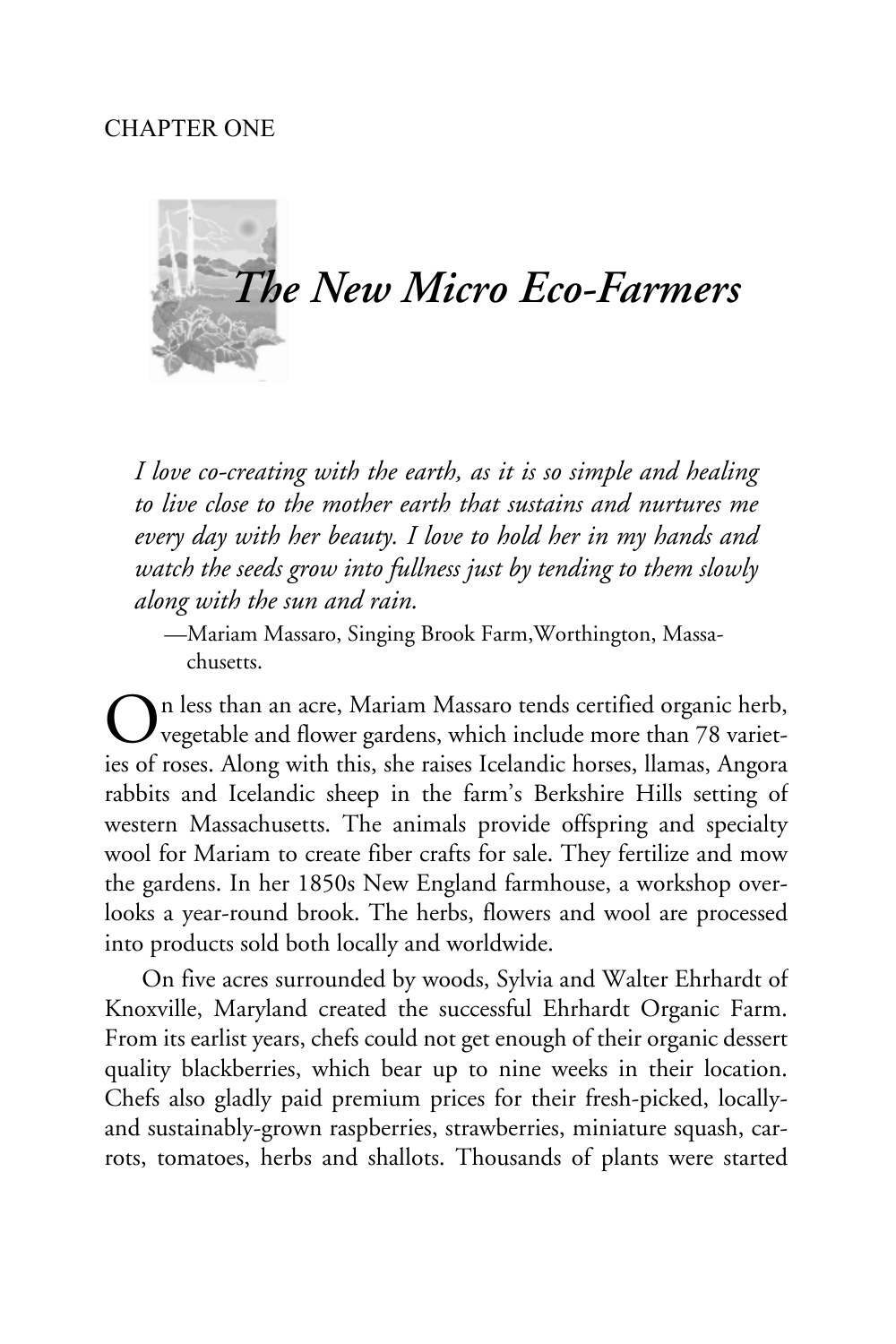

*The Chile Man is a ten acre farm near Round Hill, Virginia that pro duces natural mari nades, salsas, mustards, barbecue sauces, and pesto from peppers, ber ries, and herbs grown on its sustainable farm. Products are manufac tured in an on-farm, FDA-inspected commer cial kitchen and are sold at festivals, online, at farm events and in spe cialty food stores.*

*Several years ago Rob ert Farr, 45, with his wife Carol and two children left a career in high-tech nology marketing to pur sue a new life and a dream of self-reliance on the land. Check out the farm and Robert's practi cal tips for "Making It On Ten Acres" at www.thechileman.com.*

each spring in the greenhouse attached to their living room, just a short walk from their growing area. They grossed \$12,000 an acre on miniature squash alone. Their blackberries produced two tons per acre per season. The farm, still going strong, became a demonstration farm as well, and their reputation as successful organic growers spread nationally and internationally. "Over the years, we found that we didn't need to expand our land but to make it more productive," said Sylvia.

Ocean Sky Farm, owned by Art Biggert and Suzy Cook of Washing ton State, is a 1.55-acre suburban full-time farm. They have operated a highly successful community supported agriculture (CSA) farm where 75 families "subscribe" to the farm by paying upfront for weekly delivery. Being microfarmers, they can adapt easily to new interests, and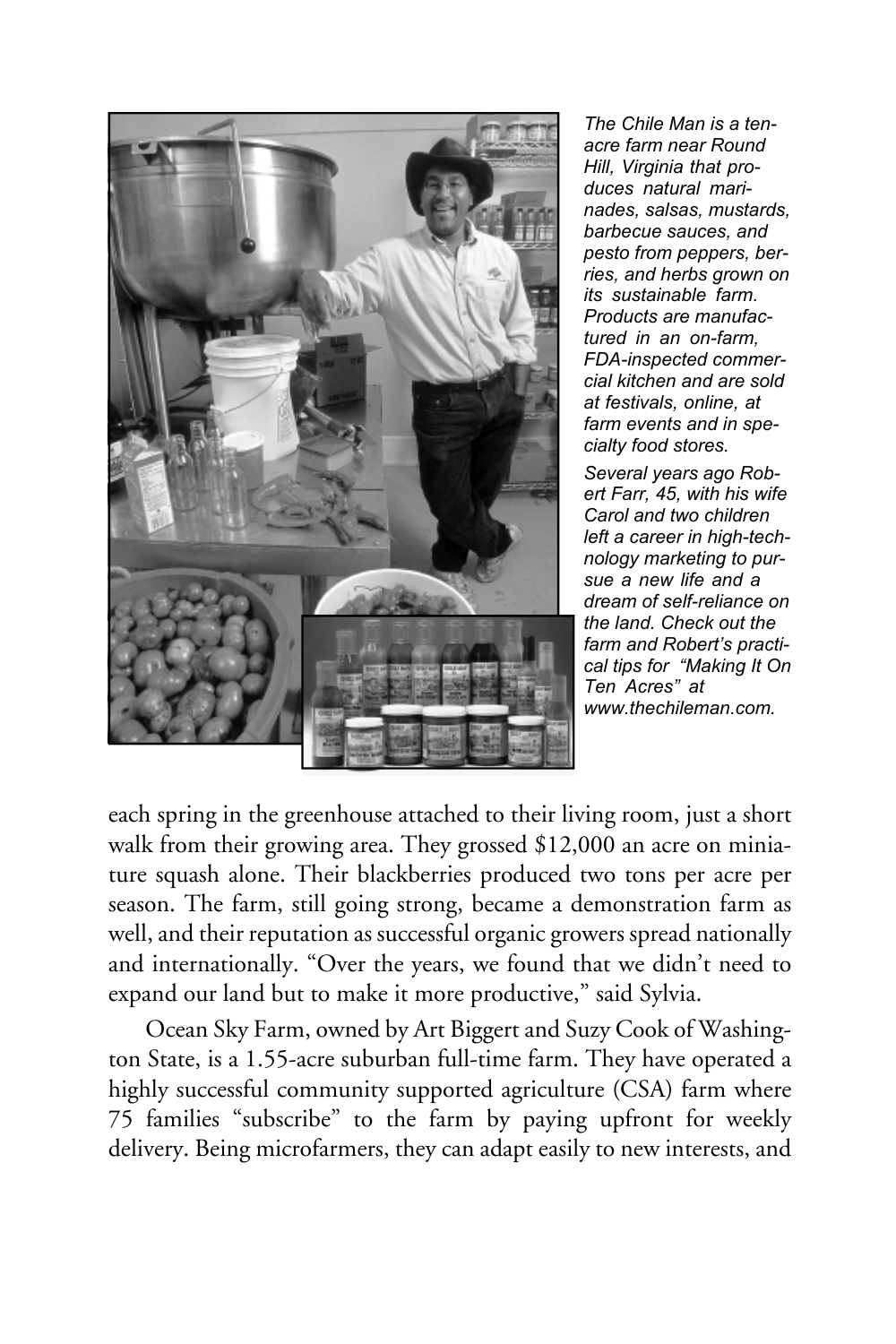eventually chose to in corporate other farm products including pe rennial medicinal herbs. "People come to the farm, take what they need, fill out their

*There is a change among those who farm in this century. They are not different than what they used to be. They are more of what they always were... they seem to have taken a long-lost power back.*

own receipts and leave cash or checks in the tea pot," Art said.

Baruch Bashan, creator of Gaia Growers Farm in Portland, Oregon, had been a part-time vegetable gardener for more than 25 years. One year, he produced 2,000 pounds of vegetables on two city lots. Not needing it all himself, he ended up donating it to the local food bank. "That last year I decided I'd had enough of working in an office as a software programmer, and wanted to do farming full time," he said. It wasn't until July of that year that he secured a half acre, but still had a successful growing season and launched Gaia Growers Farm. He was convinced, as he stated, that "a single, hard-working person can run a successful organic veggie and seed growing business on small acreage, without having to invest a lot of money."

There is a change among those who farm in this century. They are not different than what they used to be. They are more of what they always were. Some come from generations of farmers or gardeners. Some have just joined those who earn a living from the earth. Regard less, they seem to have taken a long-lost power back. Are you one of them?

"After 18 years working in the corporate world, I'd had enough," said Robert Farr, also called "The Chile Man." He owns a ten-acre sustainable farm in Virginia, and here he shares his story with us as he also wrote it for*American Farmland Trust Magazine.* "I'd always had a relationship with the land, hiking through the Appalachians and the Rockies, and I'd grown up with my hands in the dirt. But faced with the prospect of endless days in windowless cubicles, I decided to live a dream I'd had since adolescence, and start my own sustainable farm. As soon as we closed on the farm (July 1998), in Loudoun County,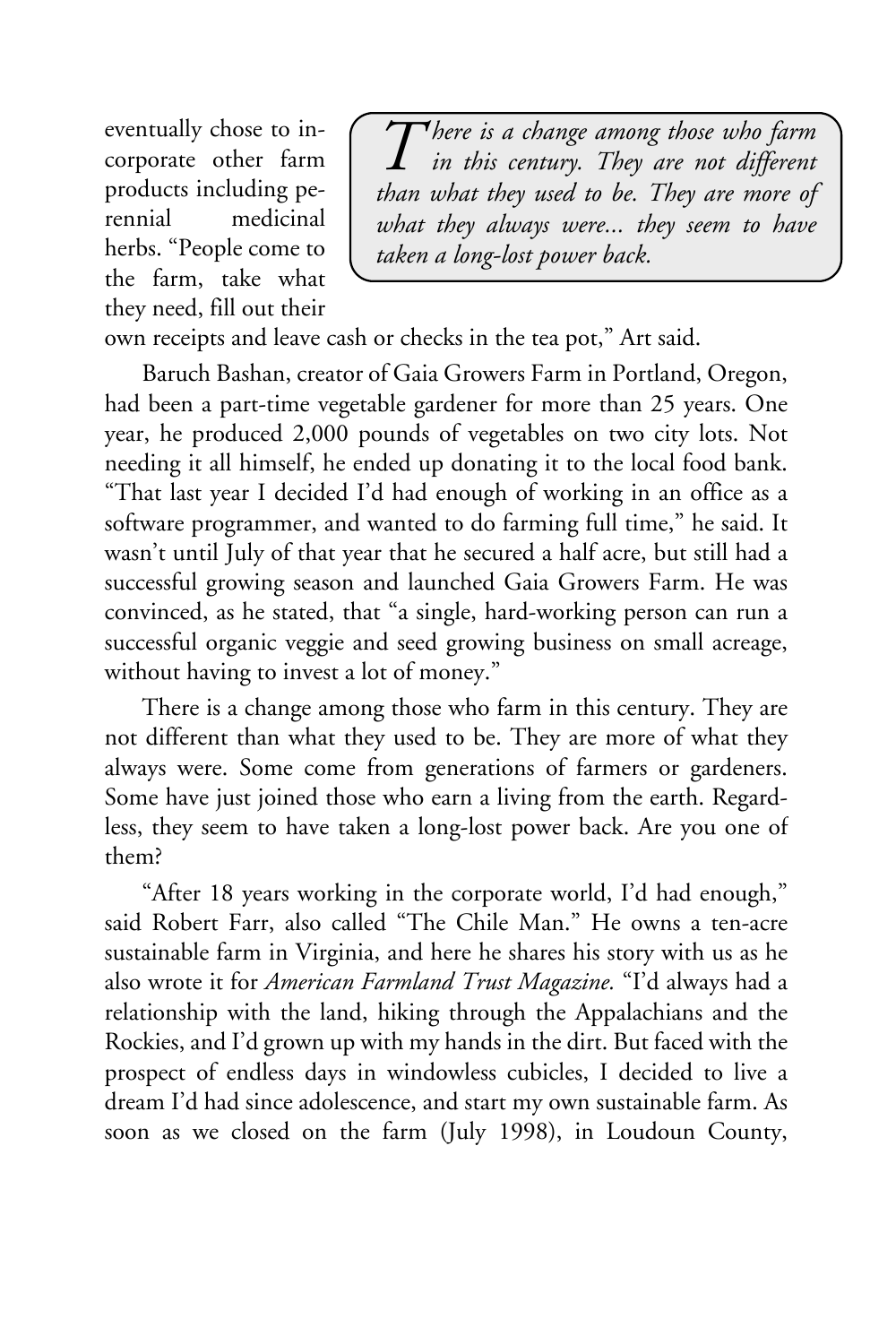Virginia, I quit my job as a marketing manager in the computer industry and The Chile Man was born." He now grows 67 varieties of peppers and other fruits and vegetables to produce more than 40,000 bottles of all-natural marinades, barbecue sauces, mustards and salsas right on his ten-acre farm.

The term I use for this book, "micro eco-farm," sprung from this change in farmers. From urban lots to small town backyards to rural small acreage, this term is the umbrella for highly abundant, constantly improving, ecologically operated microfarms that produce a mix of fruits, vegetables, herbs, grains, nuts, mushrooms, flowers, fibers, craft materials, organic, pasture-fed dairy products, farm-crafted creations, and farming education and experiences. The examples in this book emphasize farms from fractions of an acre to five acres that earn full time income for at least one adult. Some provide the entire income for single adults with several children, and some provide the main income for two adults and their families. It also touches on microfarms that integrate with complementary home and cottage businesses, those that prosper on six to 15 acres, and a few who earn a supplemental income.

All are sustainable in a variety of ways and are taking traditional organic production to new levels. Whether they reintroduce ancient royal gardening techniques or are the first to profit from the latest U.S. research, they connect sustainable local minifarming with the care of ecosystems and entire world populations. Some even say it's as though they are recreating an advanced form of Eden. They are willing to work harder short term in order to have more time long term for further creativity and loving their friends, neighbors and family. This seems to be just what the earth wanted, anyway: A co-creation of human innova tion combined with the earth's superior ability to "do the hard work." Even organic pest spraying, rototilling and weeding will become less and less necessary at the hands of these farmers.

Fueling this new entity—the micro eco-farm—are several support ing changes in human values. These include the environmental and health movement, the delicious "Slow Food Movement" (see Resources and Networking), the push to strengthen local economies and the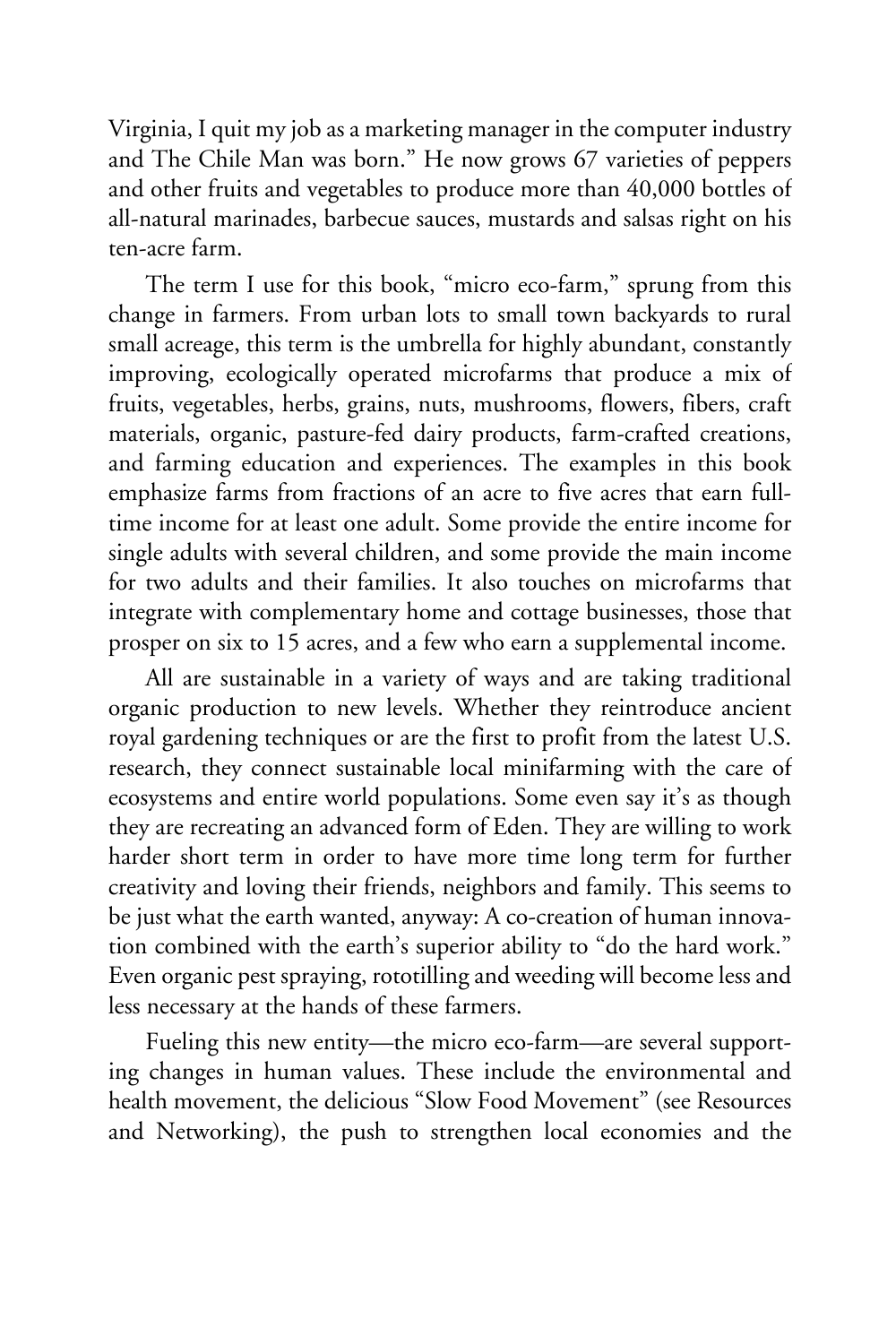*Salt Creek Farm is a small certified or ganic family farm located on the west side of Port Angeles, Washington. CSA program clients re ceive a seasonal abundance of fresh vegetables, herbs and flowers direct from the farm each week. Website: www.saltcreekfarm. org.*

*Photo: Salt Creek Farm owner Doug Hendrickson, taken by CSA subscriber Martin Hutten.*



parents wanting their kids to connect to nature and their food source again.

We now know that large amounts of farm crops can be produced intensively on very small amounts of land very easily and very simply, and as this happens, the land and crops get more abundant year after year. There are many techniques that allow for this, and yet, micro eco-farmers don't always use just one of them. Often, they will synergize several, to create a new whole much more prolific than the sum of its parts.

Micro eco-farmers do not compete with mass-produced, under priced products. As one would guess, they supply the niche markets. However, you will soon see that there are more niches than anyone ever dreamed of. These "tons of niches" collectively add up to a very large opportunity for new micro eco-farmers, almost making non-niche farms seem like the oddball.

These micro eco-farms, along with their larger sustainable agricul ture cousins and sustainable home gardeners, choose the rhythm of a new drummer—that of the earth as the solution, rather than the earth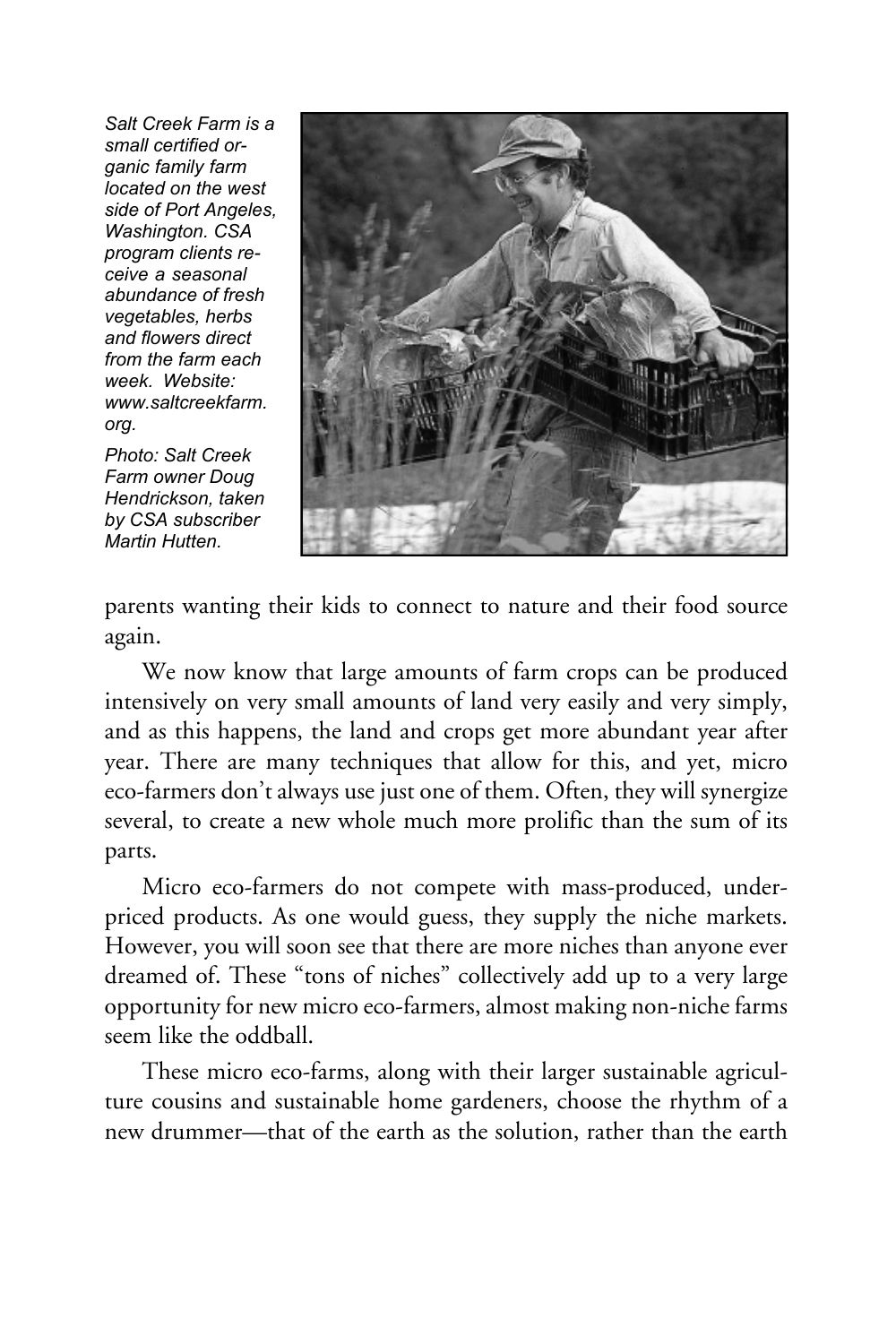as the problem. They still touch the soil; they still plant the seeds; and they still nurture the animals. But, because of the retrieval of their power, they have switched direction, crossing the bridge back home, rather than crossing the bridge far away. No longer running from the earth as one would run from an enemy, forcing and succumbing, they are now moving towards the earth as a source of latent and untapped wisdom.

Whenever they need an answer, the answer seems to appear—such as it did concerning the honeybee problem that began in the late 20th century. Honeybee populations were dwindling. The bees could not, it seemed, sustain their health and numbers, succumbing to parasites and other invasions. About this time, Adaline Harms had secured her five and a half acres on the edge of Mt. Shasta, in California. Here, she now gardens in her greenhouse and hexagon-shaped raised beds. Adaline is one of the most spiritual and earth-loving people I have ever met. My conversations with her remind me that whatever created this earth speaks to us in many ways, including directly through the earth itself, even through its own honeybees, if need be…

"I took a trip to Arizona, and while driving on Highway 5 the length of California," she said, "I kept seeing all the bee hives on the side of the road. I just got this feeling that I needed to keep bees. I knew absolutely nothing about beekeeping, so when I got home, I started asking around about beekeepers to learn from." This eventually led her to someone who had worked with Ron Breland, who has a nursery and bee sanctu ary in New York State and who had developed an alternative hive. Ron reportedly noticed that in nature, bees don't build hives in the shape of file cabinets. So Ron mimicked nature's design in his hives, and his bees thrived well.

"How quaint," I thought before actually seeing this hive. I imagined something simple. Maybe something Winnie the Pooh would climb up and get his nose stuck into.

"So, Adaline, is it round, hexagon?" I asked.

"It's a dodecahedron," explained Adaline.

"A what?"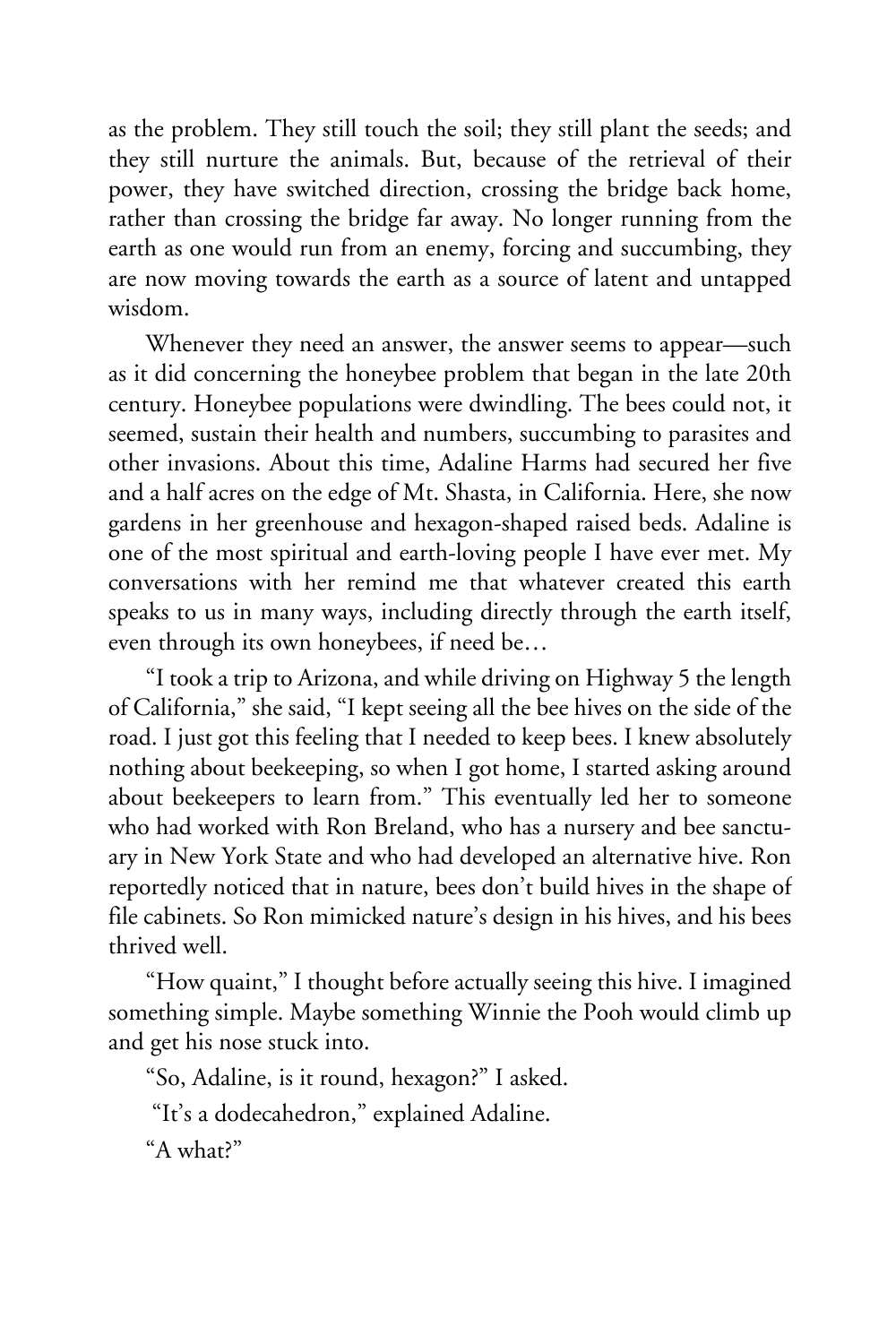"A chalice made up of pentagons, with a similar shape turned upside down on top of the chalice to make up the brood chamber, then there are five-sided extensions that stack on top." Adaline had a hive built according to Ron's design and observed her bees gaining strength.

Like Adalene, these new sustainable farmers and gardeners are freer to be innovative again. Without thousands invested in equipment specialized for one specific crop, or fees paid to support large advertising firms that push a crop they are entrenched in, they can change crops, and they can change "equipment," on a summer weekend. The follow ing year, Adaline's carpenter built four more hives.

 "We've made a couple of minor alterations to the original design, while trying to stay with the original ideas and intention."

The differences among individual micro eco-farms are many, yet this is their strength. If you are about to become one, you will create something like no other. You may develop a purely vegan farm, supply ing those who consume only plant foods with aromas, textures, pro teins, micro-nutrients and "life force" in a variety previously unheard of.

Perhaps you'll operate a "Paleolithic farm," concentrating on nuts, roots, wild greens and other foods humans once consumed before grains became a mainstay. Maybe you'll add wild-grazed fermented dairy products as our ancestors once consumed.

In a world dominated by an oversupply of questionable grains, you may even grow grains. But yours may be pre-industrial grains such as spelt or quinoa, grown organically and intensively for higher production on smaller parcels of land, with the grain stone-ground right after harvest, right on the farm. In fact, you may even sprout your grain before it becomes bread, turning it back into a "vegetable" rather than a grain, to bake into loaves in your farm's own hand-built brick ovens.

Yours may be one of the only farms reviving food of the Incas, such as ahipa—*pachyrhizus ahipa*—fabales, a legume grown for its sweet, apple crisp roots, or arracacha—*arracacia xanthorhizza*—apiaceae, which looks similar to celery with uniquely flavored roots, or maca*lepidium meyenii*—brassicaceae, with tangy, radish-like roots.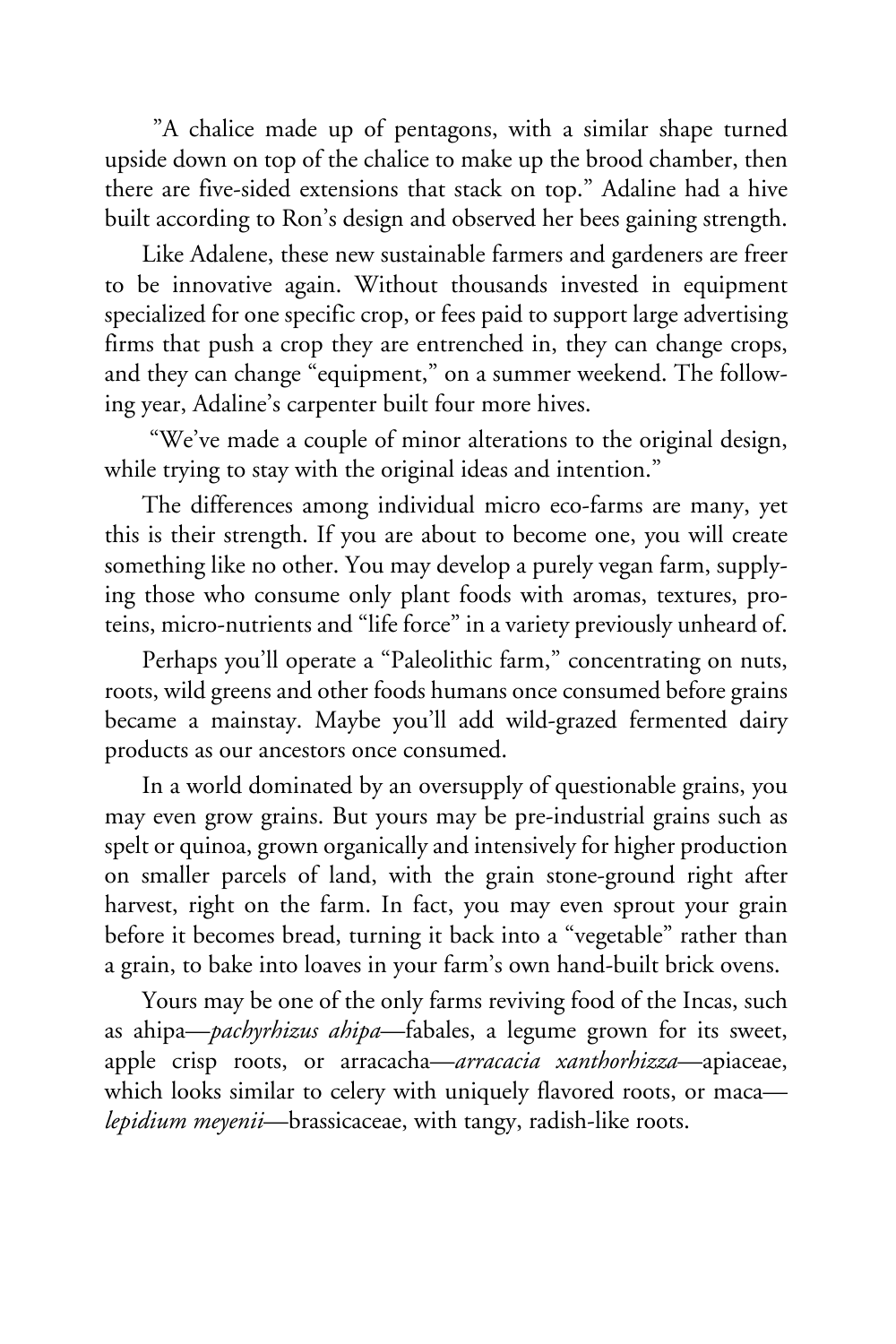Or maybe you'll operate a farm that provides for Italian cuisine chefs, gourmet hobbyists, or local and online ethnic groups. Your unique herbs and vegetables can't be found in supermarkets. You'll provide those vine-ripened Italian tomatoes even in winter in your 10 x 10 ft. greenhouse, while teaming up with a neighbor whose goats fertilize your gardens, and who creates boutique cheeses that comple ment your Italian sauces sold throughout the winter months.

You may produce products for other farms and gardens: worm castings, heirloom vegetable seedlings, locally-adapted garden flowers, and heirloom seeds, to name a few. Some farms provide "experiences" even more than products, with a children's pony farm or an herb farm with herb related classes. The selling of experiences works well for those microfarms that attach to larger established businesses such as destina tion spas, schools, campgrounds or spiritual retreats, that automatically draw in visitors as part of the farm income. However, "microfarms within larger establishments" can also be, well, "microfarms within larger farms."



*Zestful Gardens, located near Tacoma, Washington, is a di versified small scale farm spe cializing in annual vegetables. According to owner Holly Fos ter, the farm uses Biodynamic techniques and intensive cover cropping; produce is marketed through a CSA, farmers mar kets, and restaurants. Contact: hollykfoster@hotmail.com.*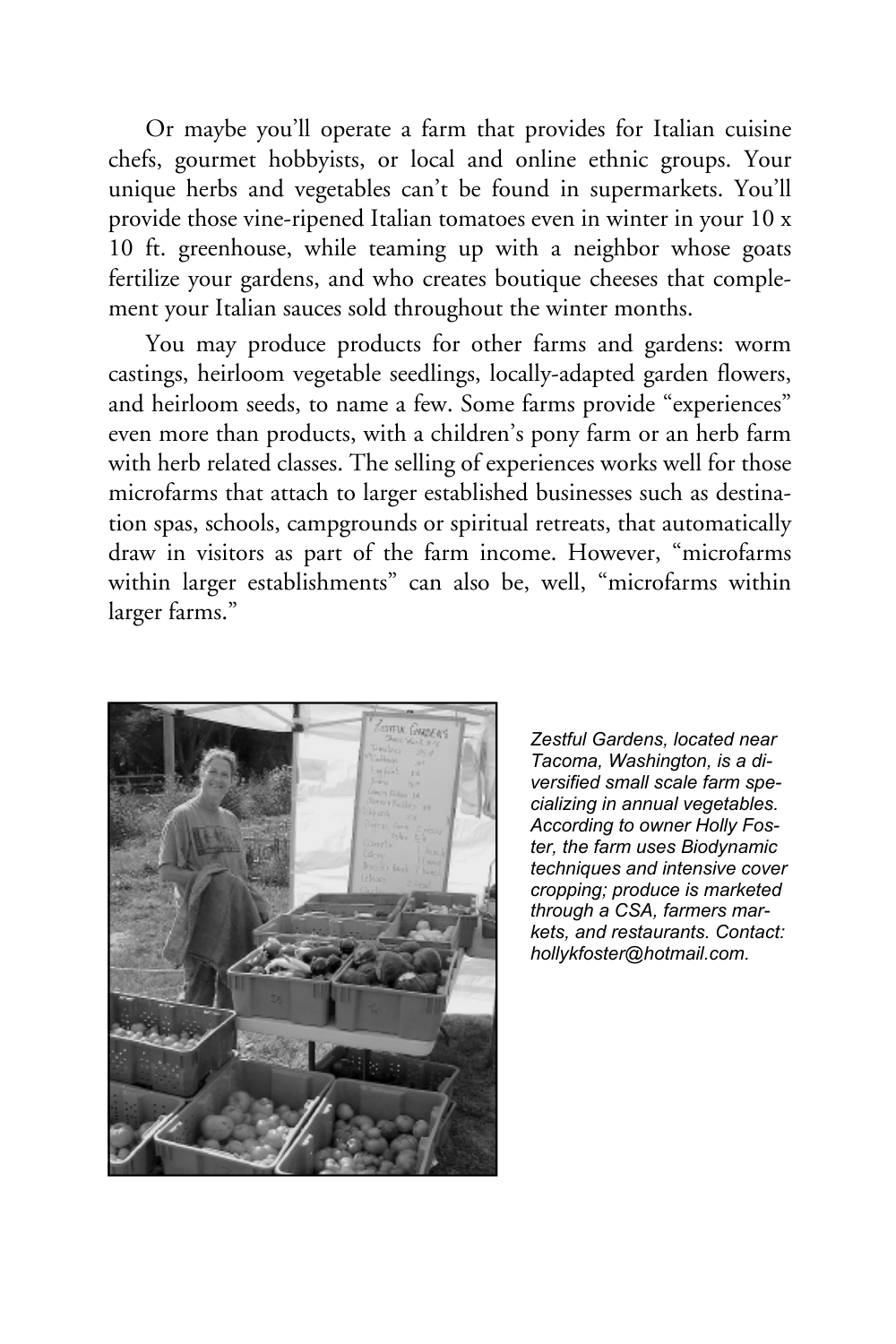Theresa and Matthew Freund own a Connecticut dairy farm. When they filled a wagon with their garden's extra-sweet corn on the side of the road, customers stopped to buy, and also asked for lettuce, tomatoes and cucumbers. Following this lead, they planted more of the things they were asked for. Eventually, their farm stand took in \$100,000 over the summer, while Matthew and his brother continued to operate the dairy. The Freunds expanded their roadside stand into a two-story barn-type building offering their fresh produce, dairy products, jams, vinegars, and they even added a U-pick wedding flower acre.

You may be a microfarmer who does not even grow food. Some produce ornamental wheat instead, or herbal goat milk soap, naturally colored cotton or Angora wool.

"In the US, there is a lady who 'paints' pictures using flower petals out of her garden. Another farmer grows seven acres of broomcorn, makes brooms and sells them retail and wholesale," said Ken Hargesheimer, who teaches sustainable mini-farming, mini-ranching and market gardening in the US and worldwide.

"There is a grassroots movement back to family farming," he con tinued. He has seen for himself what he describes as "free enterprise and micro-entrepreneurship" in both urban and rural environments where mini-agriculture has been proven to produce substantial income on surprisingly small parcels.

 "People can have a comfortable income, a high-quality lifestyle, and a great way to raise children," he said. "As well, the micro eco-farm can adapt to year-round work, second-family income, spare-time income, or even full-time income for part-time work." A lady took a (mini-farm ing) course," Ken said, "returned to Alaska, prepared her land and grossed \$20,000 the first year, and then had a six-month winter vaca tion!"

Micro eco-farms team up nicely with other cottage industries. Personal chefs can create one-of-a-kind cuisine from their own mini farms. Massage therapists can create their own line of garden-fresh, body-care products. Bed and breakfast inns are very popular when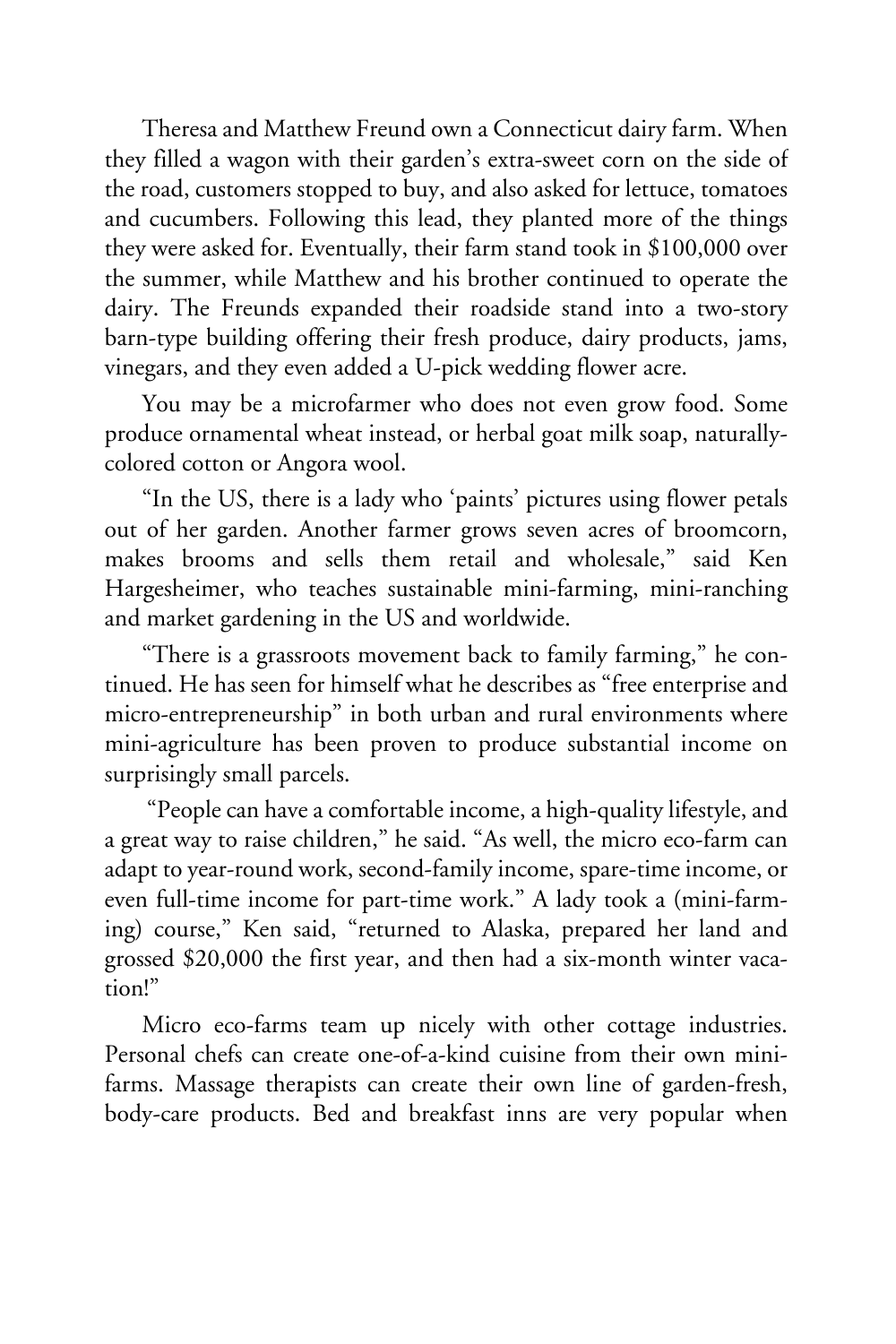combined with small working farms, each enhancing the customer draw and promotion of the other.

*Micro eco-farms fill in spaces that larger sized farms don't attend to. They use back yards, vacant lots, or their family's own small acreage. As they grow in number, it is anyone's guess as to what type of new economical foundation they could create.*

Regardless of their differences, they have one thing in common. They seem to have an inner knowing that creating with the earth is attached to Some thing Greater than anything purely hu man-created, and they must continue to work

with this greatness. As they do this, their presence on the earth is collectively creating a very beautiful world.

"In the past four-and-a-half years, we've seen our holistic farming practices dramatically increase the bird population," continued Robert Farr, "One of the most rewarding parts of being a small farmer is the opportunity to be in constant contact with the spiritual; to do, as Gary Snyder best said, 'the real work.' I need only stroll out my kitchen door to be immersed in the holiness of nature, to see the mountains, endlessly walking. All of our own sacred nature begins outside, in the worship, as the Amish say, of God's creation."

It often doesn't feel so much like a business separate from leisure and hobby time, and it gets less and less important to distinguish "work" from "play."

"It's a relationship," said Diana Pepper of her 2.75-acre Green Frog Farm in northwest Washington State. Diana reminds me of a "human faerie" and is a living library of earth wisdom. While she and her partner, John Robinson, occasionally wild craft their acreage's native woodlands and meadows, most of their production is on only one-third of this acreage. Diana and John have established a Pacific Northwest native plant nursery, selling native trees, shrubs and groundcovers, plus herbs and ornamental flowers. They also create small bottles of herbal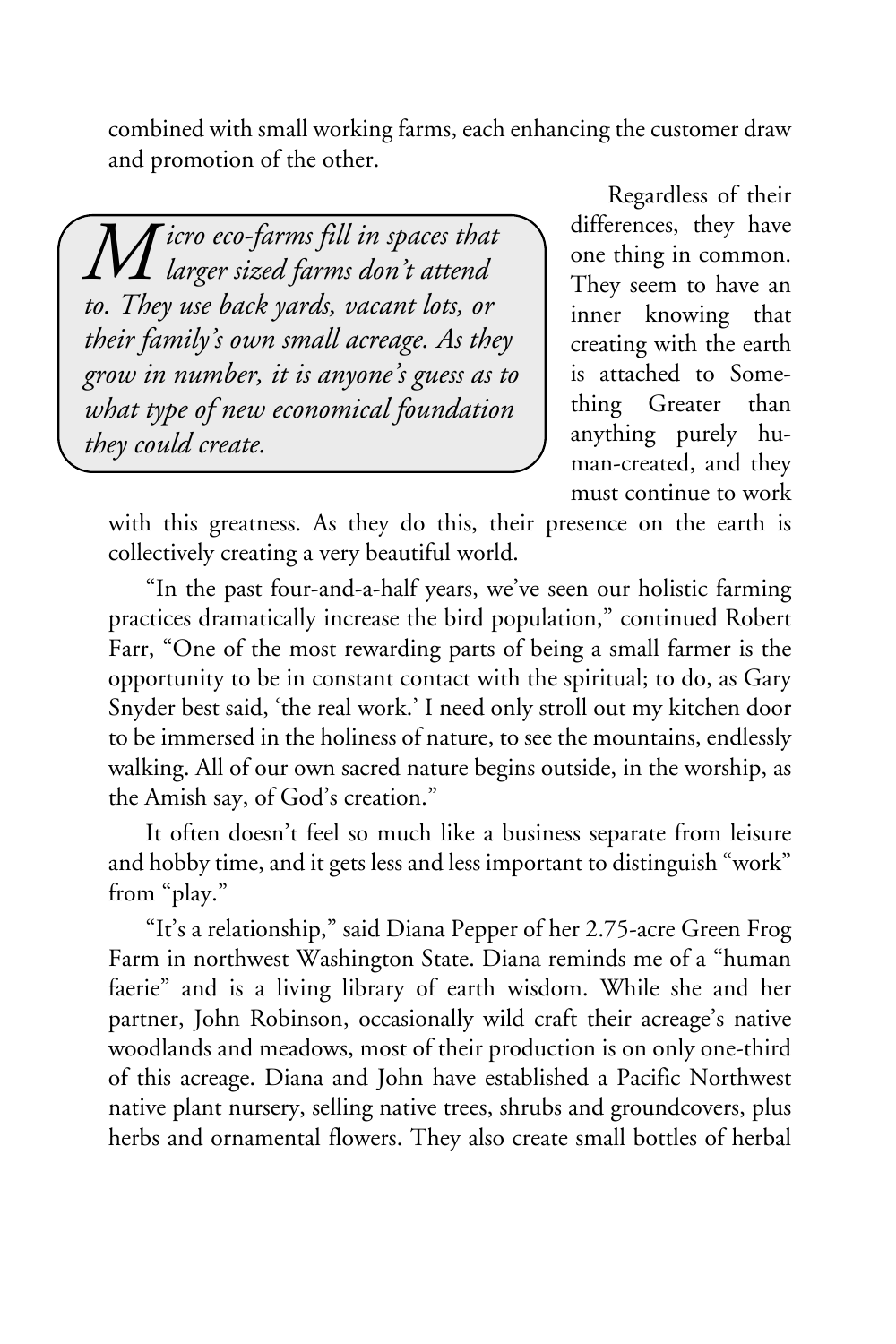and flower healing products, kits for massage therapists, offer work shops, and private consultation sessions. Both agree they are not sepa rate from their livelihood: "It's 110 percent of who we are," said John.

At this point, micro eco-farms fill in spaces that larger sized farms don't attend to. They use back yards, vacant lots, or their family's own small acreage. As they grow in number, it is anyone's guess as to what type of new economical foundation they could create. We are currently still dependent on a system that produces a few staple crops on huge acreages that ship these crops across the country and world. Jo Robin son, author and educator, states it well, "We need micro eco-farms, midi eco-farms and maxi eco-farms."

The current problem with food production is not that there isn't enough food, but more that it isn't produced where it's consumed fresh off the vine by the region's own local citizens who are in tune with that Something Greater, making the local growing decisions, choosing the locally-needed adaptations, and keeping the food and revenue close at hand. When a stable local economy is created this way, distant shipping to and from far away lands becomes a friendly trade rather than depen dency. The ability to produce locally is one of the many gifts of the micro eco-farm. And with world travel and technology that allows networking among eco-farmers of all sizes, their successes are mounting at an accelerated rate.

It is my honor to present in the following chapters a close-up of those who are actually succeeding, a treasury of what you can grow, what farming methods you can use, what animals you might like to choose from, and how the farmers reach their markets. I will present an emerging new foundational how-to on growing methods that span all forms of sustainable small farming, no matter what is grown or where the location. Then I will distill many methods that have increased production on small ground from double to up to 40 times that of conventional growing. You can choose which ones you want to explore and incorporate. Mix and match, and see if you can make two plus two equal 10, something you will see demonstrated in Chapter 6. Once you